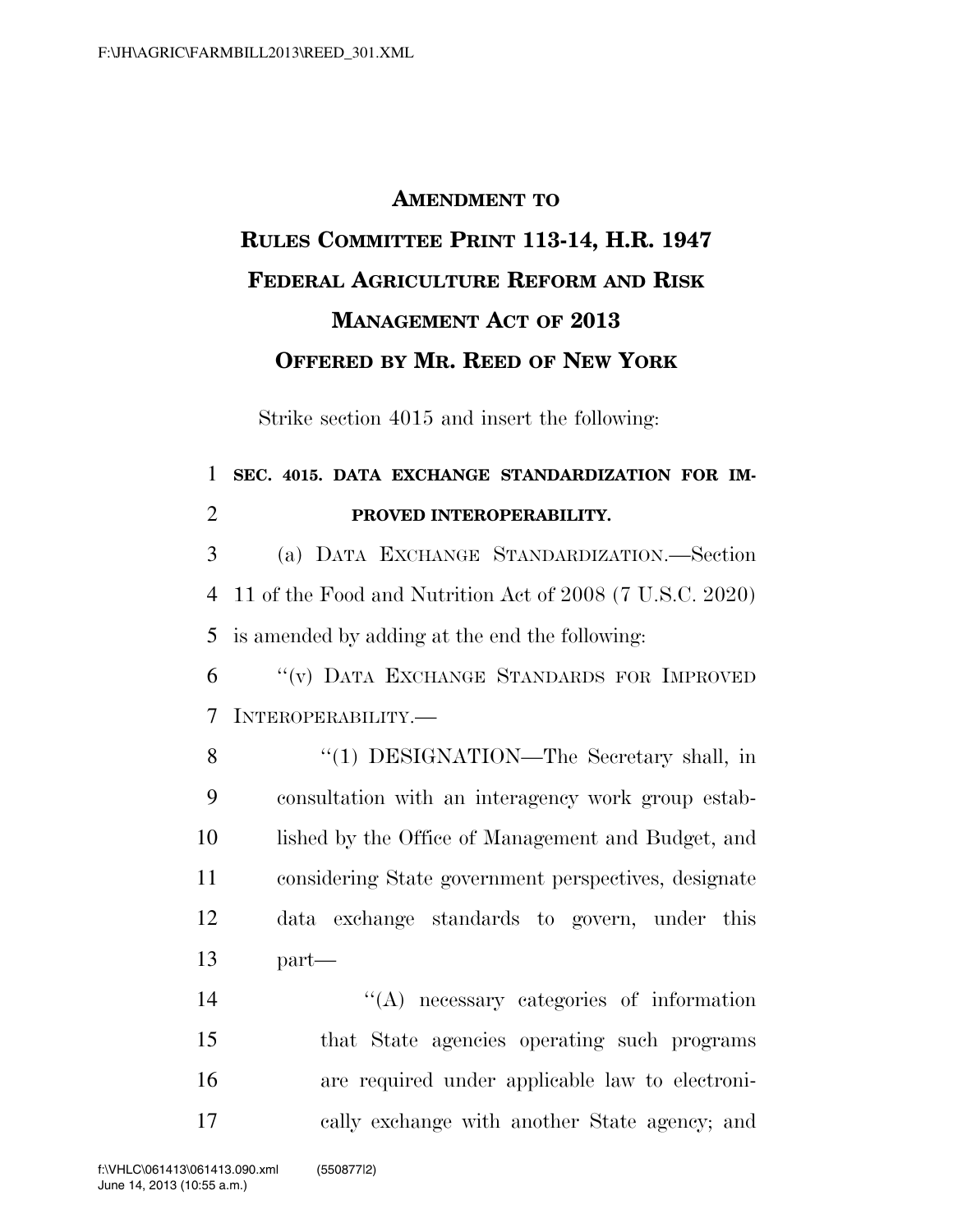| $\mathbf{1}$   | "(B) Federal reporting and data exchange              |
|----------------|-------------------------------------------------------|
| $\overline{2}$ | required under applicable law.                        |
| 3              | "(2) REQUIREMENTS—The data exchange                   |
| $\overline{4}$ | standards required by paragraph (1) shall, to the ex- |
| 5              | tent practicable—                                     |
| 6              | "(A) incorporate a widely accepted, non-              |
| 7              | proprietary, searchable, computer-readable for-       |
| 8              | mat, such as the eXtensible Markup Language;          |
| 9              | "(B) contain interoperable standards devel-           |
| 10             | oped and maintained by intergovernmental              |
| 11             | partnerships, such as the National Information        |
| 12             | Exchange Model;                                       |
| 13             | "(C) incorporate interoperable standards              |
| 14             | developed and maintained by Federal entities          |
| 15             | with authority over contracting and financial         |
| 16             | assistance;                                           |
| 17             | "(D) be consistent with and implement ap-             |
| 18             | plicable accounting principles;                       |
| 19             | $\lq\lq(E)$ be implemented in a manner that is        |
| 20             | cost-effective and improves program efficiency        |
| 21             | and effectiveness; and                                |
| 22             | $\lq\lq(F)$ be capable of being continually up-       |
| 23             | graded as necessary.                                  |
| 24             | "(3) RULES OF CONSTRUCTION.—Nothing in                |
| 25             | this subsection shall be construed to require<br>a    |